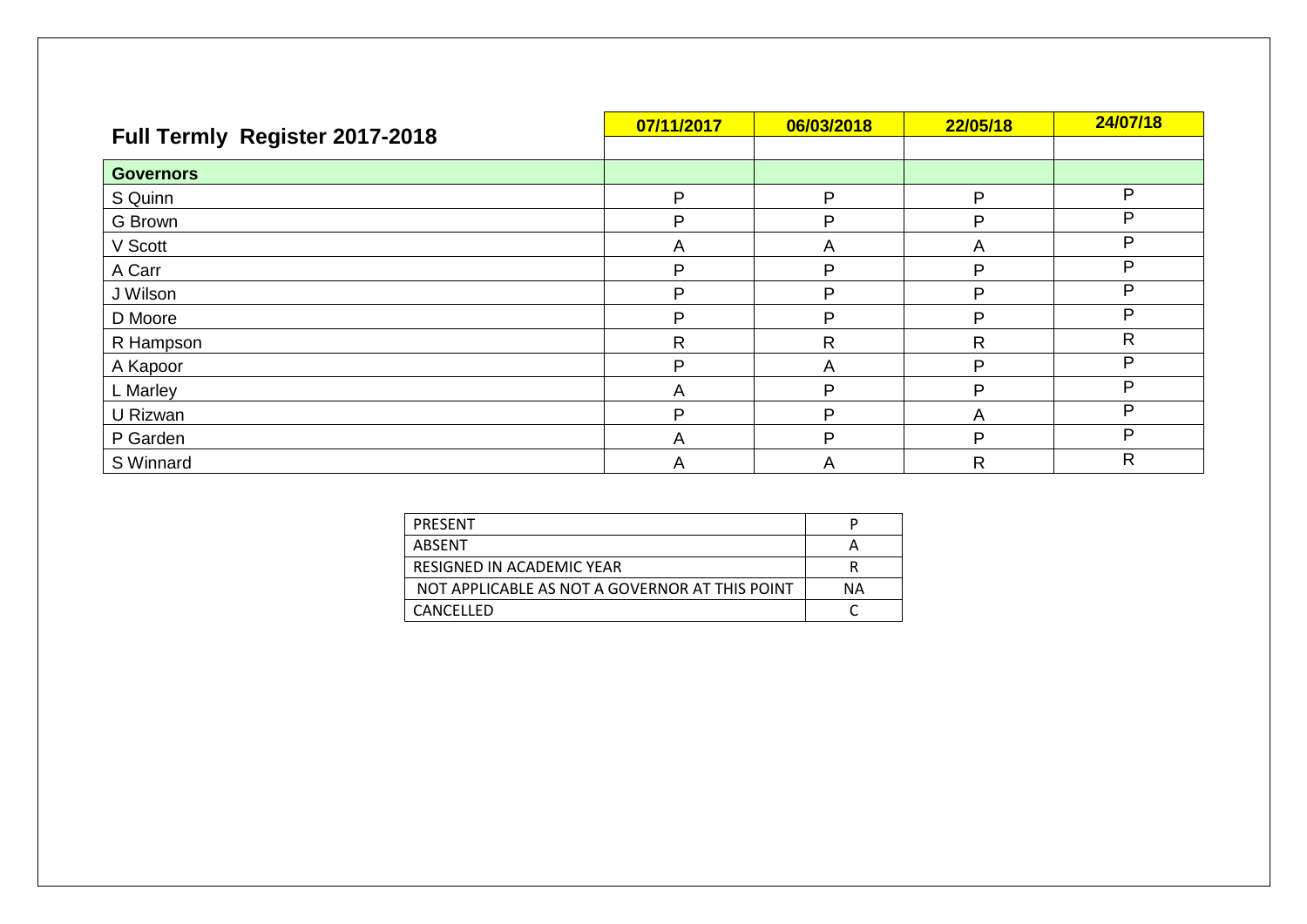| <b>Personnel and Policy Register 2017-2018</b> |   |   | 28/09/2017   16/11/2017   25/01/2018 |   | <mark>15/03/18   10/05/18   21/06/18</mark> |   |
|------------------------------------------------|---|---|--------------------------------------|---|---------------------------------------------|---|
| <b>Governors</b>                               |   |   |                                      |   |                                             |   |
| S Quinn                                        | D | P | Þ                                    | C | С                                           |   |
| J Wilson                                       | D | P | P                                    | C | С                                           |   |
| D Moore                                        | D | D | $\overline{\mathsf{A}}$              | C | C                                           | C |
| R Hampson                                      | A | R | R                                    | C | C                                           |   |
| L Marley                                       | A | D | P                                    | C | С                                           |   |
| U Rizwan                                       | D | Α | P                                    | C | С                                           |   |
| S Winnard                                      | A | D | D                                    | ◠ | ◠                                           |   |

| PRESENT                                        |    |
|------------------------------------------------|----|
| ABSFNT                                         |    |
| RESIGNED IN ACADEMIC YEAR                      |    |
| NOT APPLICABLE AS NOT A GOVERNOR AT THIS POINT | ΝA |
| <b>CANCFLLFD</b>                               |    |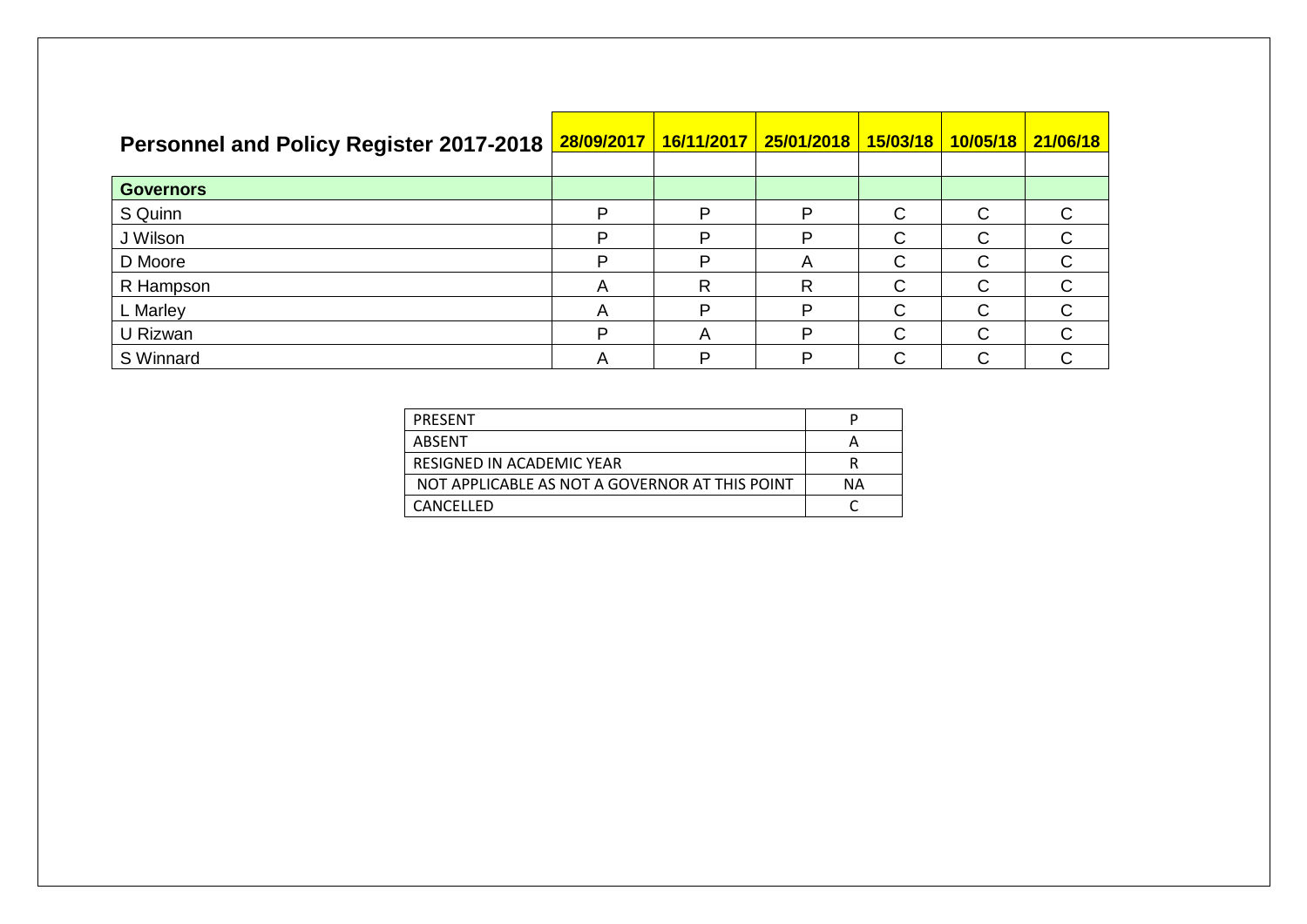| <b>Finance and Premises Register 2017-2018</b> |                           | 19/10/2017 30/11/2017 |   |   |        | 12/07/18 |
|------------------------------------------------|---------------------------|-----------------------|---|---|--------|----------|
| <b>Governors</b>                               |                           |                       |   |   |        |          |
| S Quinn                                        | ם                         | D                     | ⌒ | ⌒ | $\cap$ |          |
| G Brown                                        | ם                         | P                     |   |   | C      |          |
| V Scott                                        | ם                         | D                     | ⌒ | ⌒ | C      |          |
| A Carr                                         | D                         | A                     |   |   | C      |          |
| J Wilson                                       | $\boldsymbol{\mathsf{A}}$ | D                     |   | ⌒ | $\cap$ |          |
| A Kapoor                                       | $\boldsymbol{\mathsf{A}}$ | A                     |   | ⌒ | C      |          |
| P Garden                                       |                           | A                     | ⌒ |   | ⌒      |          |

| PRESENT                                        |    |
|------------------------------------------------|----|
| ABSENT                                         |    |
| RESIGNED IN ACADEMIC YEAR                      |    |
| NOT APPLICABLE AS NOT A GOVERNOR AT THIS POINT | ΝA |
| <b>CANCFLLFD</b>                               |    |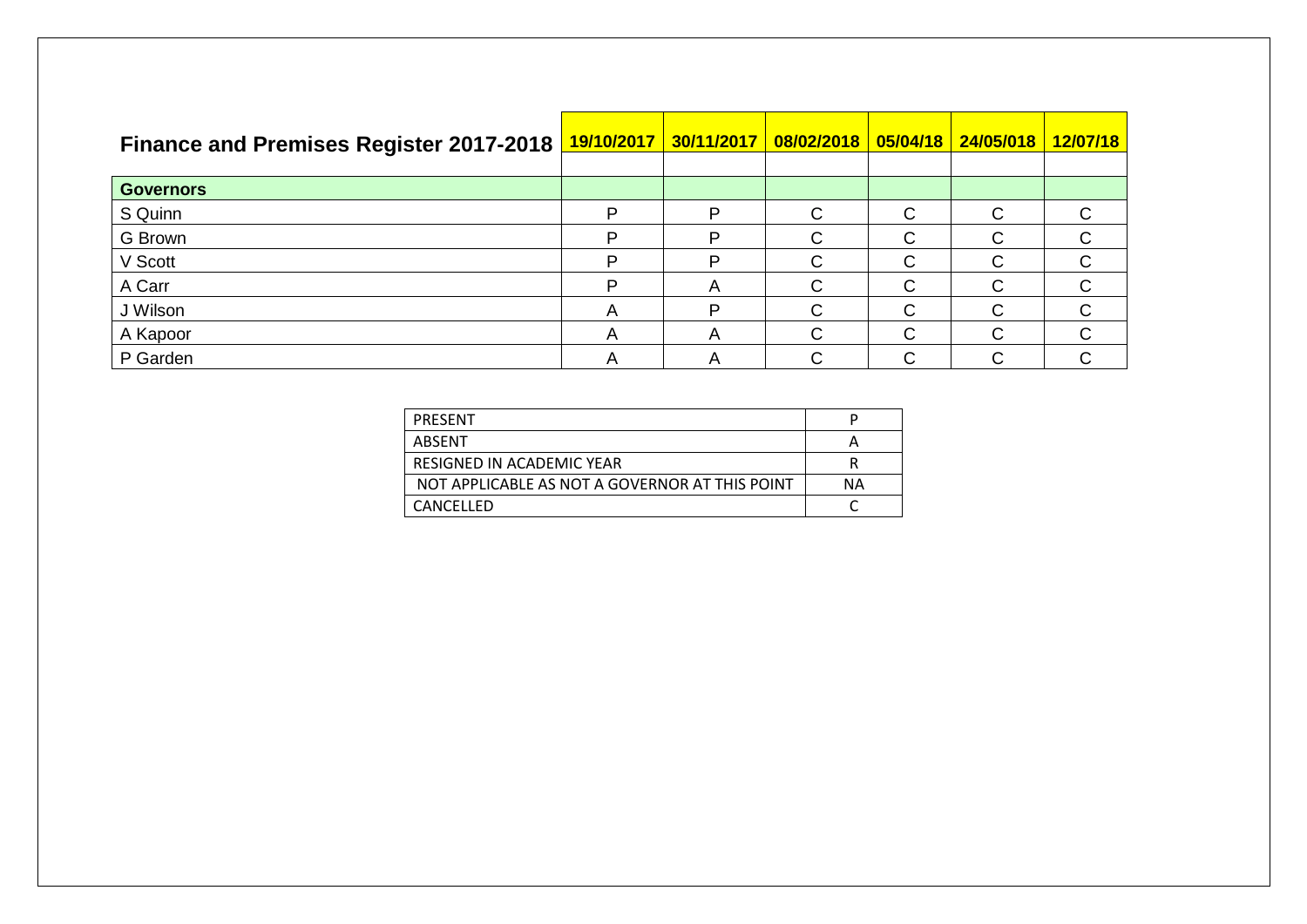| Be Safe Stay Safe Register 2017-2018 | 07/12/2017 | 22/03/2018 | 05/07/2018 |
|--------------------------------------|------------|------------|------------|
|                                      |            |            |            |
| <b>Governors</b>                     |            |            |            |
| S Quinn                              |            |            |            |
| A Carr                               |            |            |            |
| J Wilson                             |            |            |            |
| D Moore                              |            |            |            |
| A Kapoor                             |            |            |            |
| L Marley                             |            |            |            |
| S Winnard                            |            |            |            |

C

| PRESENT                                        |    |
|------------------------------------------------|----|
| ABSENT                                         |    |
| RESIGNED IN ACADEMIC YEAR                      |    |
| NOT APPLICABLE AS NOT A GOVERNOR AT THIS POINT | ΝA |
| CANCFLLFD                                      |    |

C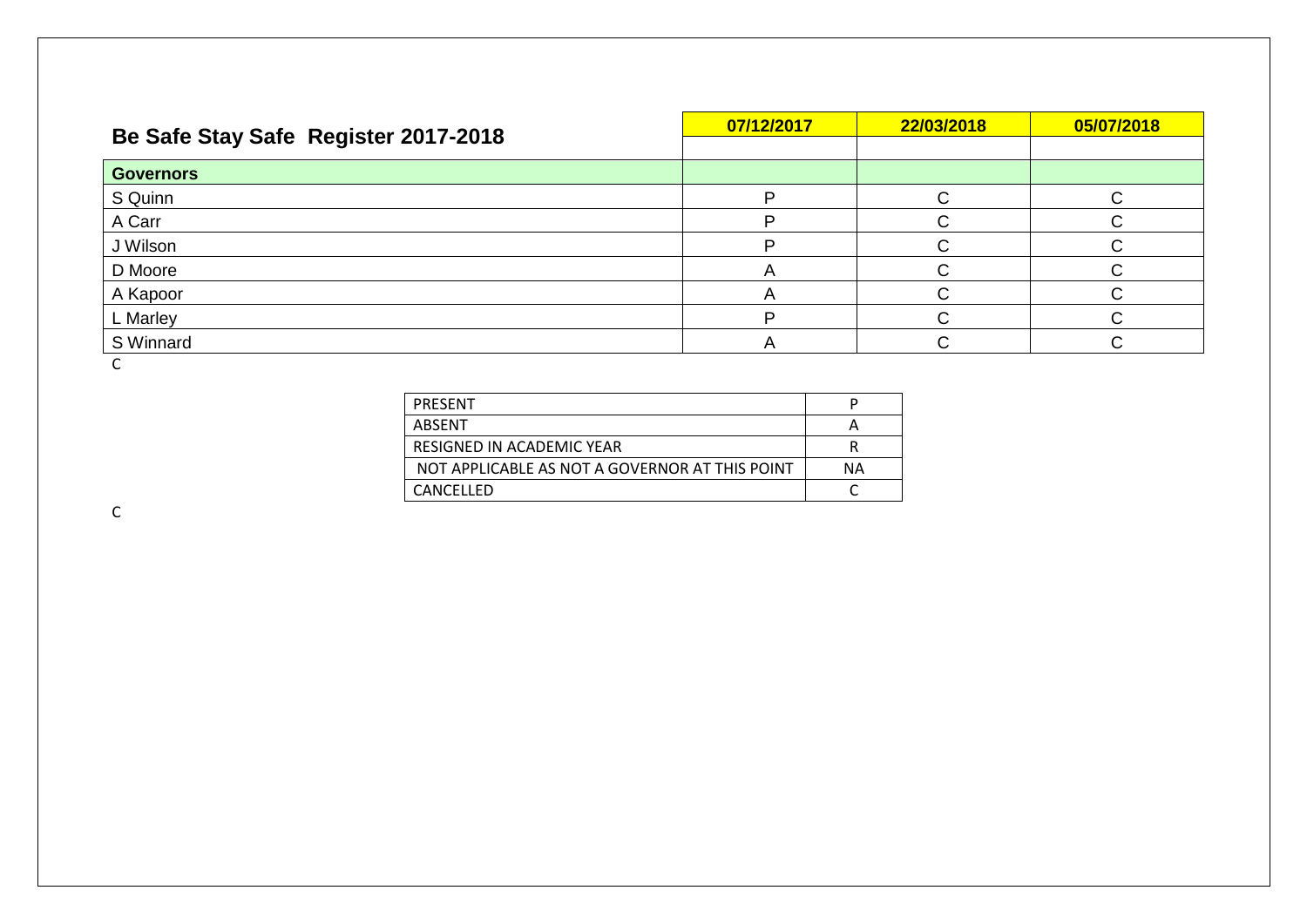| <b>Standards and School Self Evaluation 2017-2018</b> | 14/09/2017 | 18/01/2018 | 03/05/2018 |
|-------------------------------------------------------|------------|------------|------------|
|                                                       |            |            |            |
| <b>Governors</b>                                      |            |            |            |
| S Quinn                                               |            | D          |            |
| G Brown                                               | D          | D          |            |
| V Scott                                               | A          | ח          | C          |
| R Hampson                                             | A          |            |            |
| U Rizwan                                              | A          |            |            |
| P Garden                                              |            |            |            |

| PRESENT                                        |    |
|------------------------------------------------|----|
| ABSENT                                         |    |
| RESIGNED IN ACADEMIC YEAR                      |    |
| NOT APPLICABLE AS NOT A GOVERNOR AT THIS POINT | NΑ |
| <b>CANCFLLFD</b>                               |    |